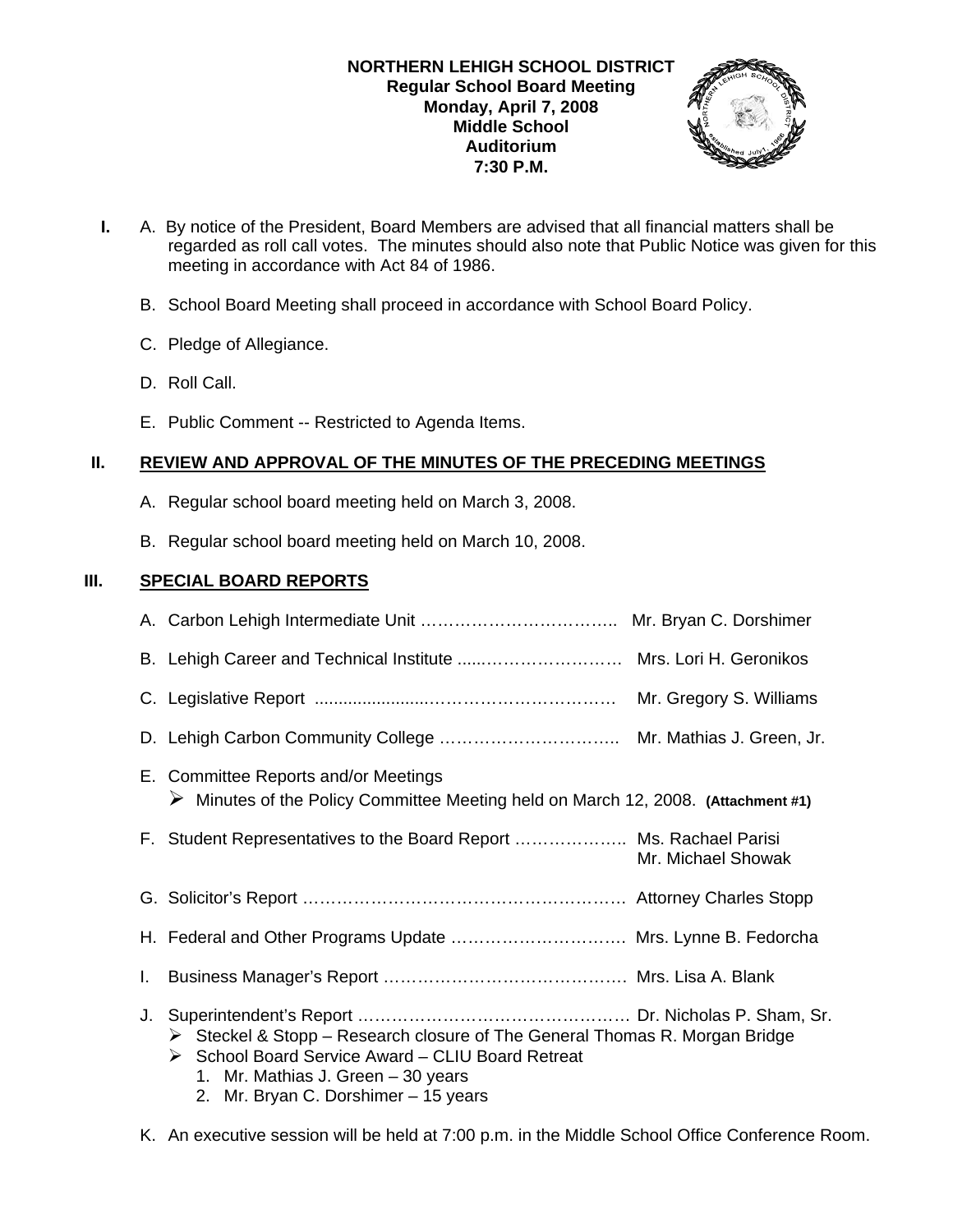### **IV. PERSONNEL**

### A. Substitute - Non-Instructional

1. Approve the following as a substitute aide for the 2007-2008 school year at the approved 2007-2008 Supplementary Personnel Salary Schedule substitute rate:

 Maureen McCullion\*  **\*Pending Verification of Clearances**

2. Approve the following as a substitute cafeteria worker, custodian and aide for the 2007- 2008 school year at the approved 2007-2008 Supplementary Personnel Salary Schedule substitute rates:

Dianna Stettler

B. Authorize per diem guidance counselor work during the summer months for the following schools:

| Middle School Guidance      | Maximum 15 days Total (Paul Leonzi)                  |
|-----------------------------|------------------------------------------------------|
| <b>High School Guidance</b> | Maximum 45 days Total (Michael Anderson, Mary Smith, |
|                             | Sheila Lanshe)                                       |

### C. Resignations/Retirement

Accept the resignation of Jane E. Kutney from her position as 2<sup>nd</sup> Grade Teacher at Peters Elementary, effective June 30, 2008. At this time she will begin her retirement form the Northern Lehigh School District after 30 years of service.

D. Rescind Co-Curricular Appointment 2007-2008

Hassan Mouahhid Assistant Varsity Girl's Soccer Coach \$2,627.52

E. Co-Curricular Appointments 2007-2008

 Approve the hiring of Hassan Mouahhid and Candice Longworth as Assistant Varsity Girl's Soccer Coaches for the 2007-2008 season. Mr. Mouahhid and Mrs. Longworth will share the \$2,627.52 assistant coach stipend based on service time.

### F. Co-Curricular Appointments 2008-2009

| Carleen Binder            | <b>Elementary Scholastics Advisor</b> | \$418.14   |
|---------------------------|---------------------------------------|------------|
| <b>Christopher Barnes</b> | Middle School Newspaper Advisor       | \$437.43   |
| Kristine Skinker          | ACE Advisor                           | \$418.14   |
| Amy Zeiser                | Middle School Student Council Advisor | \$1,195.43 |

### G. Unpaid Volunteers

Approve the following unpaid volunteer aides in the Peters Elementary School and/or Slatington Elementary School for the 2007-2008 school year:

Christopher Bennett\* Erika Sieber\* Barbara Rejician **\*Pending Verification of Clearances**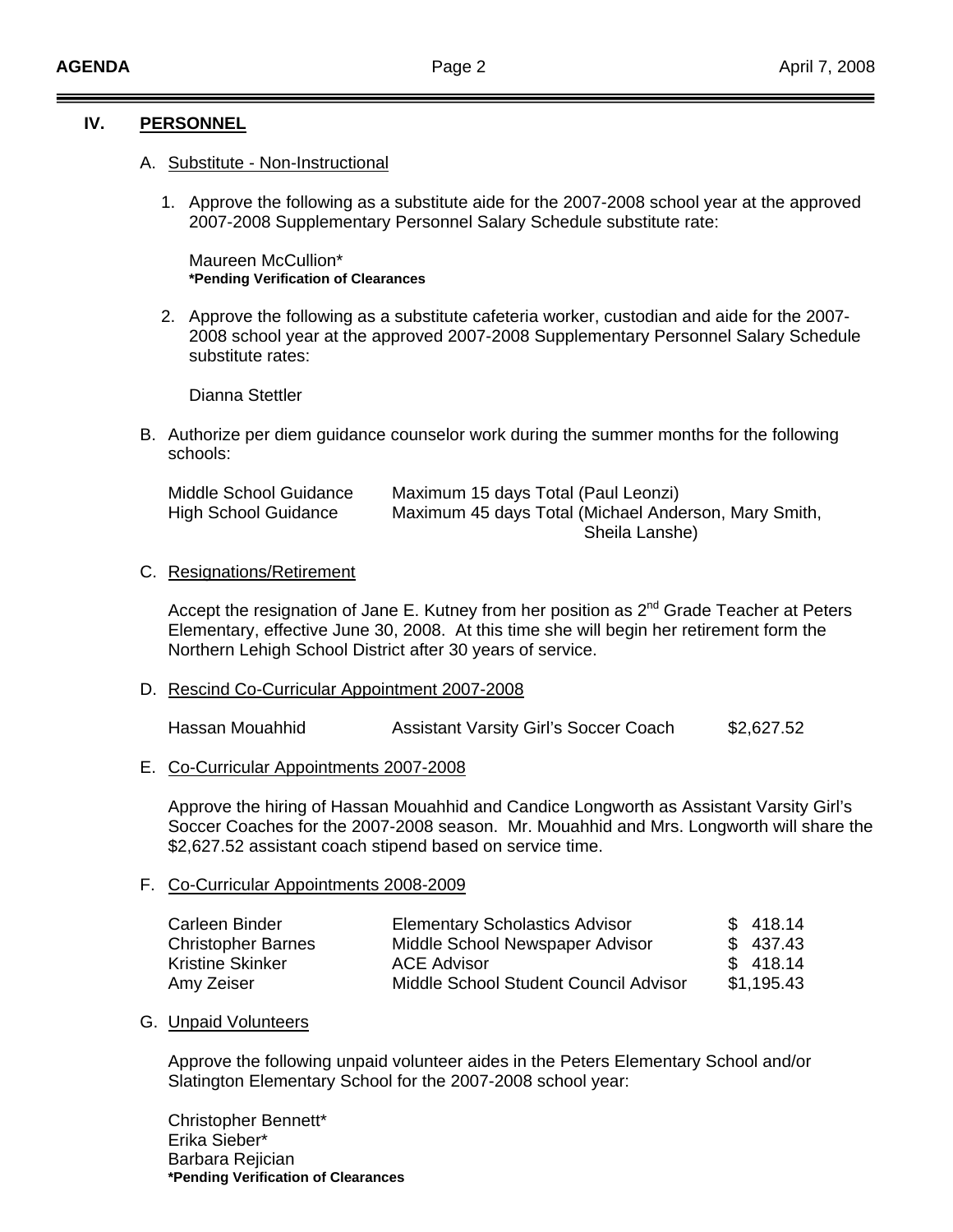### H. Unpaid Leave of Absence

- 1. Approve the request of Timothy Weaver, Slatington Elementary teacher, to take an unpaid leave of absence on April 30, 2008. He will be using this day in conjunction with 2 personal days on April 28 & 29 to attend a church conference. His request will not be considered a precedent for future requests per correspondence received from the Northern Lehigh Education Association.
- 2. Approve the request of Connie Check, high school cafeteria worker, to take a 3 day unpaid leave from April 21-23, 2008. She will be traveling on vacation with her family.

# **V. CONFERENCES**

A. Jill Chamberlain – 2008 Keeping Our Children Safe: Strategies for Schools and Communities – May 5-7, 2008 – Harrisburg, PA –Lodging: \$409.62, Travel: \$112.00, Meals: \$60.00 – Total Approximate Cost: \$581.62 – Funding: Safe and Drug Free Schools Budget **(Attachment #2)**

# **VI. POLICY**

### A. Agreement of Sponsorship

Approve the Agreement of Sponsorship To Attend Another Pennsylvania Community College for Chad Wasilkowski, in accordance with the guidelines established under Policy #912. Beginning in the Fall of 2008 he will be a fulltime student at Northampton Community College to pursue his course of study in the Architecture Program. **(Attachment #3)** 

### B. Re-instatement of Slatington Elementary Step/Dance Team

 Approve the request of the Slatington Elementary administration to re-instate a Step/Dance Team in the Slatington Elementary School. This club will teach students cooperation, higher level of self-esteem, confidence, organization skills, leadership/mentoring skills, friendship and physical health benefits through association with physical activity. There will be no cost to the district to conduct this club. Due to the lack of an advisor the Step/Dance Team was canceled a few years ago. **(Attachment #4)**

# C. Field Trip

- 1. Biology 1A Students High School State Philadelphia Zoo, Philadelphia, PA May 20, 2008 – Funded by student's and school district budget
- 2. National Honor Society High School Spamalot, New York City, NY May 24, 2008 Funded by National Honor Society Students

# **VII. CURRICULUM AND INSTRUCTION**

- A. Approve to authorize proper official to ratify a contractual agreement between the Northern Lehigh School District and Bucks County Intermediate Unit #22 for the purpose of furnishing special educational services for the 2007-2008 school year.
- B. Approve to authorize proper officials to enter into an agreement between the Northern Lehigh School District and the Bethesda Day Treatment Center for the purpose of furnishing educational services for disruptive students for the 2008-2009 school year.